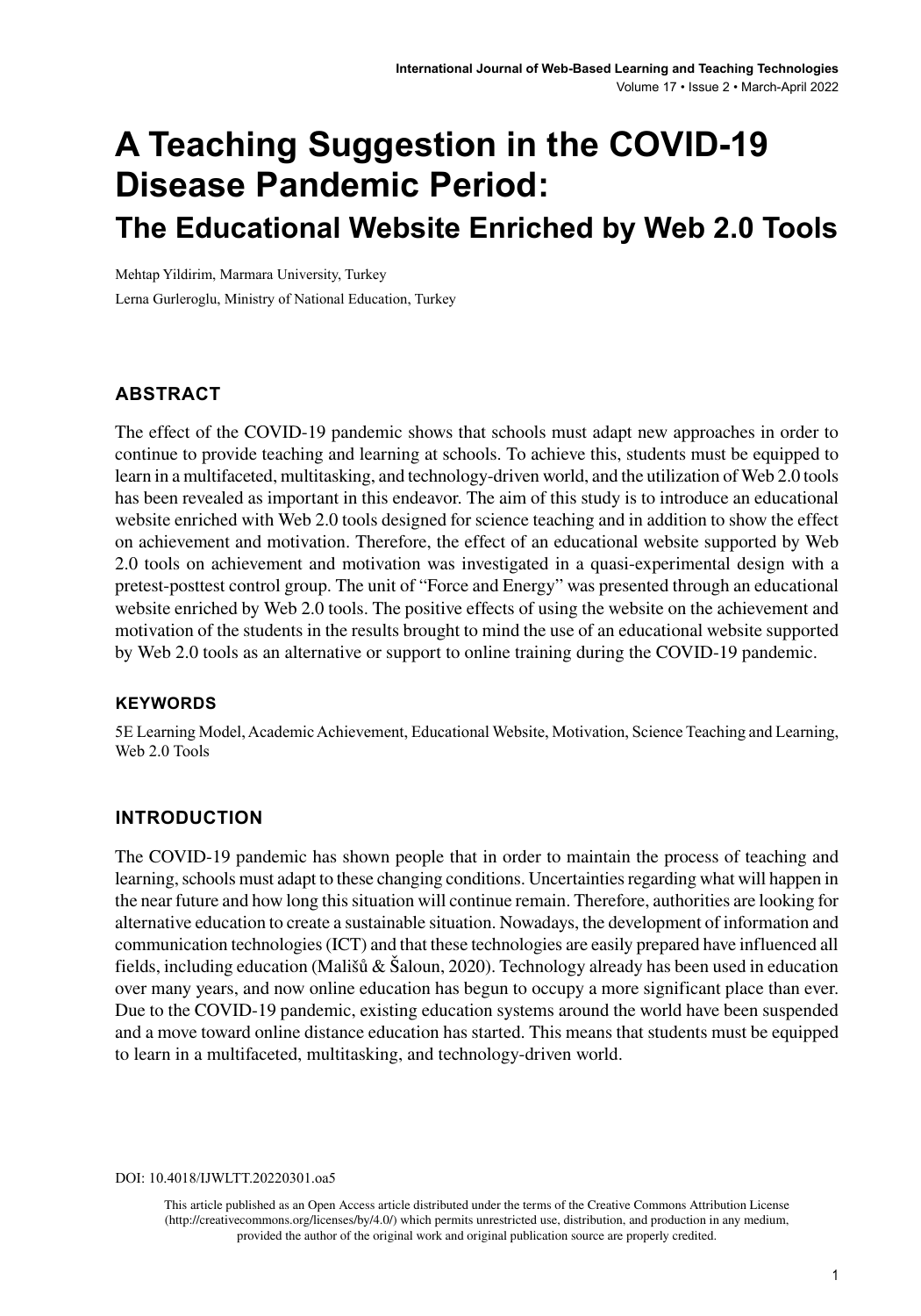## **LITERATURE REVIEW**

## **Web-2.0 Tools**

The internet has several critical roles in education as a learning environment. In the early days, the internet and particularly the web were a fixed structure, because there were no active viewers (Kaldoudi, Bamidis, Papaioakeim & Vargemezis, 2008). With the development of computer and internet technologies, web service has improved, and an important example of this is Web 2.0 tools, particularly as an approach to the delivery of education. The term social software is applied to Web 2.0 tools since they promote the switch from web readership to web literacy (Cin Şeker, 2020).

The concept of Web 2.0 was first used by Darcy Di Nucci in 1990, but it was O'Reilly and Dale Dougherty who popularized it in the following years (Moshahid & Pt, 2017). In 2003, O'Reilly Media referred to a new term called Web 2.0, which allowed easier sharing of information on internet. Social media applications, such as YouTube, MySpace, Facebook, Flickr, and Twitter, are examples of Web 2.0 technologies (Peltier-Davis, 2009). Briefly, the dynamic structure of Web 2.0 creates web technologies that are widely used today, providing fast and easy access to information, and offering information production opportunities (Çekinmez, 2009). Web 2.0 is not an upgrade of Web 1.0; it is a set of new technologies, tools and services that support group and community activities. The user is no longer a recipient, but a participant (Kaldoudi, Bamidis, Papaioakeim & Vargemezis, 2008). The next-generation Web 2.0 presents matchless opportunities for teaching and learning applications in the areas of collaboration, communication, inquiry, literacy, and personal expression (Drexler, Baralt, & Dawson, 2008). Web 2.0 tools are very important for teaching and learning, allowing students to learn better in school (Moshahid & Pt 2017). Web-based learning environments can be used as motivation, teaching, modeling, feedback and evaluation tools (Wijekumar, 2005). Web 2.0 tools ensure great occasions for education (Konstantinidis, Theodosiadou & Pappos, 2013), yet their application appear to be underused by teachers (Elmas & Geban, 2012). In addition, teaching with Web 2.0 tools provides students and teachers with a better chance of communicating, with teachers also being able to give their students quick feedback (Halili, 2018). By supporting learning as an enjoyable and experimental approach, Web 2.0 tools also offer students the opportunity to work outside school. In addition, with supporting interactive and collaborative activities, students are given learning environments suitable for the digital age (Olea, 2019). Today, people can easily engage in learning by inter connecting without time and place constraints due to the progress in information and communication technologies (Genç, 2010). Using of Web 2.0 tools in education is important, because of that Web 2.0 tools can be used to improve new learning strategies that can increase student motivation, participation, self-directed learning and simplify learning (Redecker, Punie & Mutka, 2008).

The results obtained from studies using Web 2.0 tools in education have shown that teaching with Web 2.0 tools is more successful than traditional methods, providing collaborative and active learning and increasing students' learning (Huang, Hood & Yoo, 2013; Baig, 2011; Bayrak Karadeniz & Bayram, 2012; Akgün, Özden, Çinici, Aslan & Berber, 2014; Ballıel Ünal, 2017; Karagöz & Korkmaz 2015; Çetin & Günay, 2010; Canan Güngören, 2019; Buluş Kırıkkaya, Dağ, Durdu & Gerdan, 2016; Ureña-Torres, Tenesaca-Luna, Arciniegas & Segarra-Faggioni, 2017), and web-based teaching and using of web 2.0 tools in education have positive effects on student motivation (Wang & Reeves, 2007; Balaman & Tüysüz, 2011; Akgündüz & Akınoğlu, 2017; Karahan & Roehrig, 2016; Durovic, Dlab & Hoic-Bozic, (2018).

## **Aim Of The Study**

In the past years, online education was not preferred by teachers and students. The 2019 coronavirus disease pandemic (COVID-19) has particularly affected education and the economy in all countries (Rajab, Gazal, & Alkattan, 2020). At present, almost all countries carry out online education. But, in